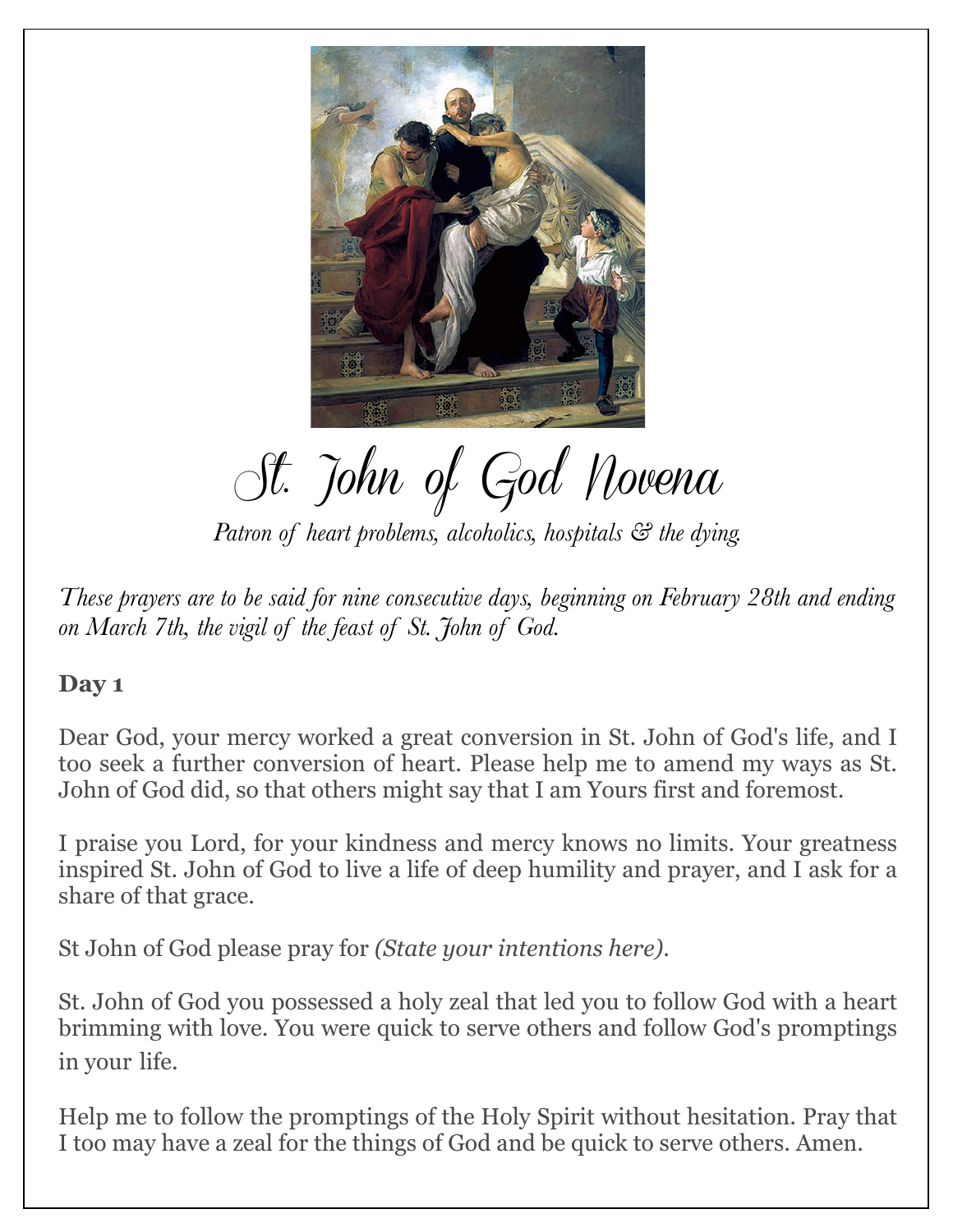Dear God, your mercy worked a great conversion in St. John of God's life, and I too seek a further conversion of heart. Please help me to amend my ways as St. John of God did, so that others might say that I am Yours first and foremost.

I praise you Lord, for your kindness and mercy knows no limits. Your greatness inspired St. John of God to live a life of deep humility and prayer, and I ask for a share of that grace.

St John of God please pray for *(State your intentions here)*.

Your charity has inspired many to follow in your footsteps, St. John. I thank God for your dedication to serving the poor and proclaiming the kingdom of God.

Please help me to respond to the needs of those most immediate in my life. Let my work speak to the greatness and generosity of God. Help me to step out of my comfort zone to do what God is calling me to do even when it may seem out of the ordinary or cost me the approval of my peers. Amen.

#### **Day 3**

Dear God, your mercy worked a great conversion in St. John of God's life, and I too seek a further conversion of heart. Please help me to amend my ways as St. John of God did, so that others might say that I am Yours first and foremost.

I praise you Lord, for your kindness and mercy knows no limits. Your greatness inspired St. John of God to live a life of deep humility and prayer, and I ask for a share of that grace.

St John of God please pray for *(State your intentions here)*.

St. John of God, when you heard the message of the gospel, you gave up a life of sin and converted to a life in Christ. Pray for me that I may abandon the things in my life that are keeping me from God.

Please pray for those who have fallen away from the faith that they may come to know the saving love of Christ. Please pray for those trapped in a life of sin that they may be freed from the bondage of sin. Amen.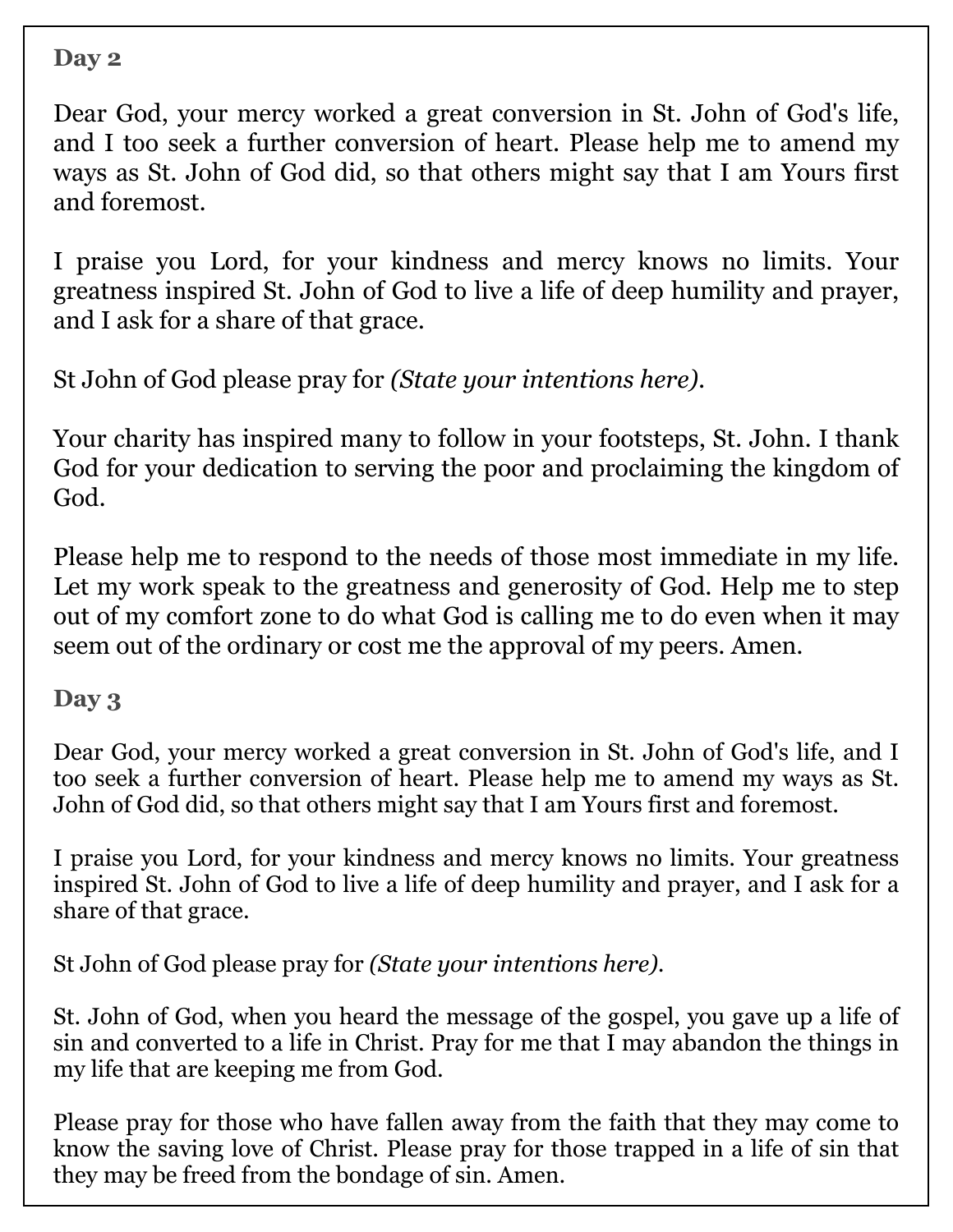Dear God, your mercy worked a great conversion in St. John of God's life, and I too seek a further conversion of heart. Please help me to amend my ways as St. John of God did, so that others might say that I am Yours first and foremost.

I praise you Lord, for your kindness and mercy knows no limits. Your greatness inspired St. John of God to live a life of deep humility and prayer, and I ask for a share of that grace.

St John of God please pray for *(State your intentions here).* 

You lived a life begging and caring for the outcasts of society, St. John of God. You gave freely, even to the point of having no clothes.

Please pray that I may give freely the best of what I have to those who need it most. Help me to be compassionate and see Jesus in every person I meet. Help me to give even when it stretches me. Amen.

# **Day 5**

Dear God, your mercy worked a great conversion in St. John of God's life, and I too seek a further conversion of heart. Please help me to amend my ways as St. John of God did, so that others might say that I am Yours first and foremost.

I praise you Lord, for your kindness and mercy knows no limits. Your greatness inspired St. John of God to live a life of deep humility and prayer, and I ask for a share of that grace.

St John of God please pray for (*State your intentions here)*.

You followed the spiritual direction of wise counsel for your life, St John. Help me to seek the wisdom of others when I am in the process of discerning God's will.

Help me to accept my shortcomings and strengths and let my life be transformed by Christ. Help me to turn to prayer in times of doubt and hardships. Amen.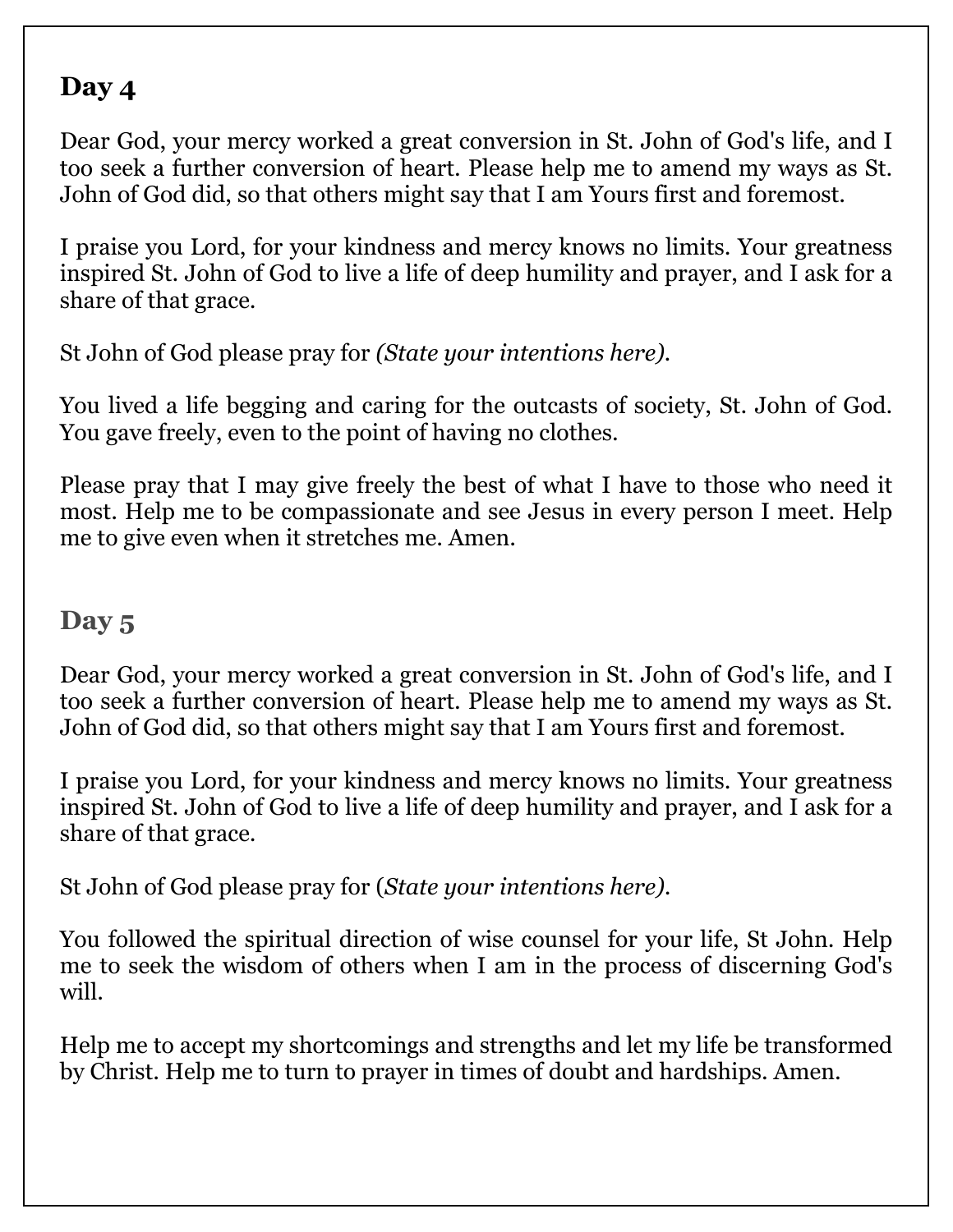Dear God, your mercy worked a great conversion in St. John of God's life, and I too seek a further conversion of heart. Please help me to amend my ways as St. John of God did, so that others might say that I am Yours first and foremost.

I praise you Lord, for your kindness and mercy knows no limits. Your greatness inspired St. John of God to live a life of deep humility and prayer, and I ask for a share of that grace.

St John of God please pray for *(State your intentions here)*.

You were considered by many in your community to have experienced mental illness and to have served those with mental illness. Please pray for my own mental health, that I may seek support from my community and health care professionals when necessary.

I pray for those who live with mental illness that they may have the strength for the suffering that they endure and receive the support that they need. Amen.

#### **Day 7**

Dear God, your mercy worked a great conversion in St. John of God's life, and I too seek a further conversion of heart. Please help me to amend my ways as St. John of God did, so that others might say that I am Yours first and foremost.

I praise you Lord, for your kindness and mercy knows no limits. Your greatness inspired St. John of God to live a life of deep humility and prayer, and I ask for a share of that grace.

St John of God please pray for *(State your intentions here)*.

You are the patron of hospitals and firefighters, St. John. You ran into a burning building to save the lives of those within!

Please pray for those who have dedicated their lives to serving those in their community and their families whose lives are also greatly affected by this noble work. Help them when faced with adverse situations. Amen.